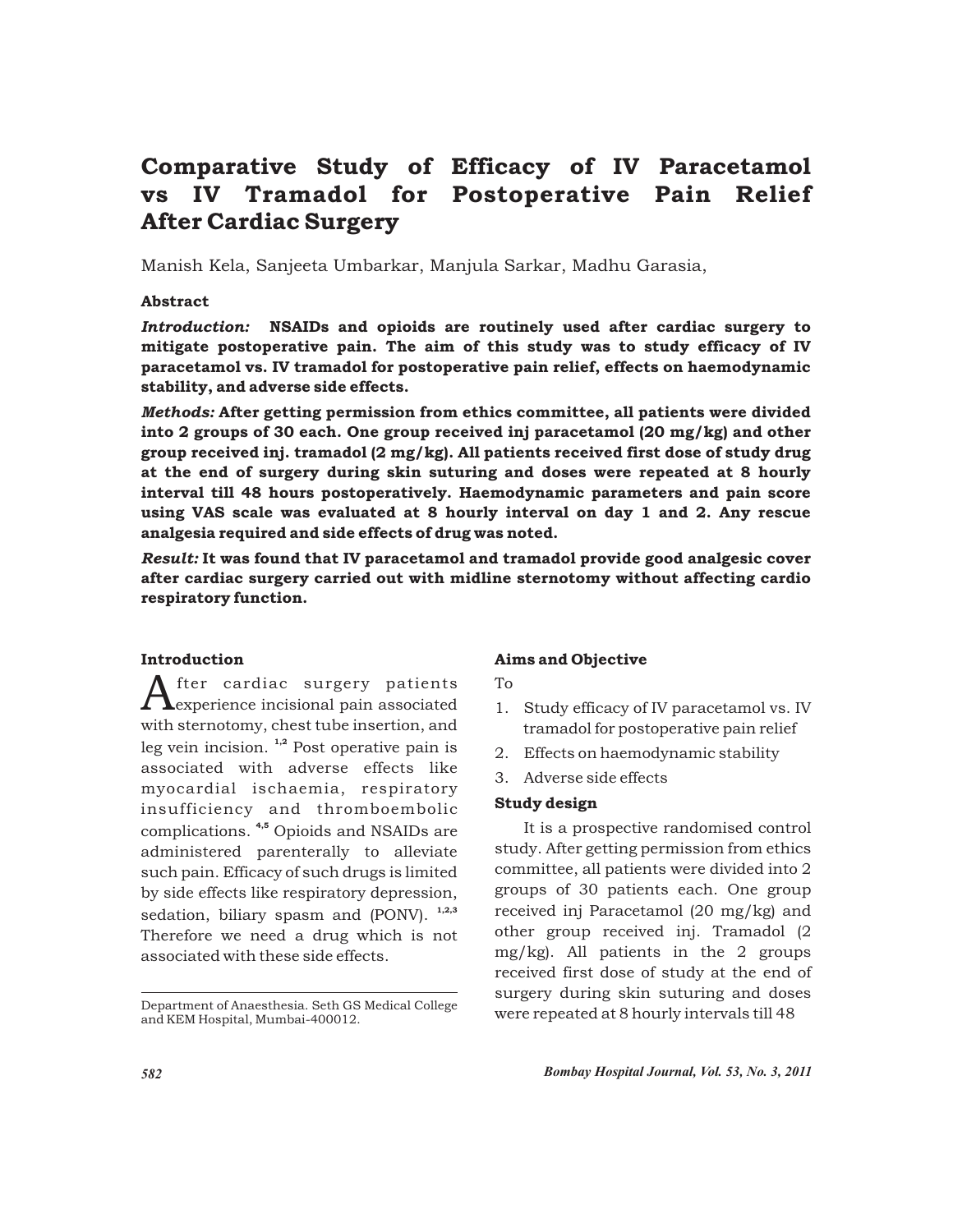hours postoperatively. Postoperatively haemodynamic parameters and pain score using VAS scale was evaluated at 8 hourly interval on day 1 and 2. Any rescue analgesia required and side effects of drug was noted.

# Inclusion Criteria

All patients undergoing non emergency cardiac surgery carried out with standard midline sternotomy.

#### Exclusion Criteria

- 1. Age <18 years and > 80 years
- 2. LVEF < 30%,
- 3. Sr. Creatinine > 2 mg%
- 4. Sr. Bilirubin > 2 mg%,
- 5. Coagulopathy,
- 6. Recent myocardial infarction,
- 7. Uncontrolled diabetes,
- 8. Recent stroke/TIA within 6 months

#### Observation and Results

Parameters between the two groups were compared using Student 't' test and Chi - Square Test and p value < 0.05 is considered to be significant.

#### Demographical Data

| Parameters   | Paracetamol | <b>Tramadol</b> |  |
|--------------|-------------|-----------------|--|
|              | $(N=30)$    | $(N=30)$        |  |
| Age (Yrs)    |             |                 |  |
| Mean         | 34.17       | 38.60           |  |
| SD           | 5.98        | 7.84            |  |
| Range        | 24-48 Yrs   | 27-55 Yrs       |  |
| Weight (Kgs) |             |                 |  |
| Mean         | 55.77       | 59.27           |  |
| SD           | 4.80        | 5.28            |  |
| Range        | 48-64 Kgs   | 42-70 Kgs       |  |
| Height (Cms) |             |                 |  |
| Mean         | 160.30      | 159.93          |  |
| SD           | 4.81        | 3.53            |  |
| Range        | 150-170 Cms | 150-170 Cms     |  |

By Student 't' Test P > 0.05 Not Significant

*Bombay Hospital Journal, Vol. 53, No. 3, 2011 583*

This data of patients shows that de m o graphic parameters were comparable between the groups.

# Profile of Diagnosis

| <b>Diagnosis</b>      | Paracetamol    |      | <b>Tramadol</b> |      |
|-----------------------|----------------|------|-----------------|------|
|                       | $(N=30)$       |      | $(N=30)$        |      |
|                       | No.            | $\%$ | No.             | $\%$ |
| As for AVR            | 02             | 06.7 | 01              | 03.0 |
| <b>ASDICR</b>         |                |      | 01              | 03.0 |
| <b>ASD Repair</b>     | 02             | 06.7 | 07              | 06.7 |
| <b>AVR</b>            | 01             | 03.0 | 01              | 03.0 |
| CABG                  | 02             | 06.7 | 04              | 13.3 |
| <b>CABG with IABP</b> | $\overline{a}$ |      | 01              | 03.0 |
| CABG for TVD          | 02             | 06.7 |                 |      |
| <b>DVR</b>            | 02             | 06.7 | 04              | 13.3 |
| LA Myxoma             | 01             | 03.0 | 01              | 03.0 |
| MS for MVR            | 02             | 06.7 | 01              | 03.0 |
| <b>MVR</b>            | 04             | 13.3 | 06              | 20.0 |
| RHD with MS with      |                |      |                 |      |
| MR with PH for MVR    | 07             | 23.3 |                 |      |
| RHD with MS for       |                |      |                 |      |
| <b>MVR</b>            |                |      | 01              | 03.0 |
| Thymectomy            | 03             | 10.0 | 04              | 13.3 |
| <b>VSD</b>            |                |      | 01              | 03.0 |
| VSD+PS in ICR         | $\overline{a}$ |      | 01              | 03.0 |
| <b>VSD</b> Repair     | 01             | 03.0 | 01              | 03.0 |
| <b>ICR</b> for TOF    | 01             | 03.0 |                 | -    |

By Chi - Square Test P > 0.05 Not Significant

As per this Table, profiles of diagnosis are comparable between the two groups and difference is not significant.

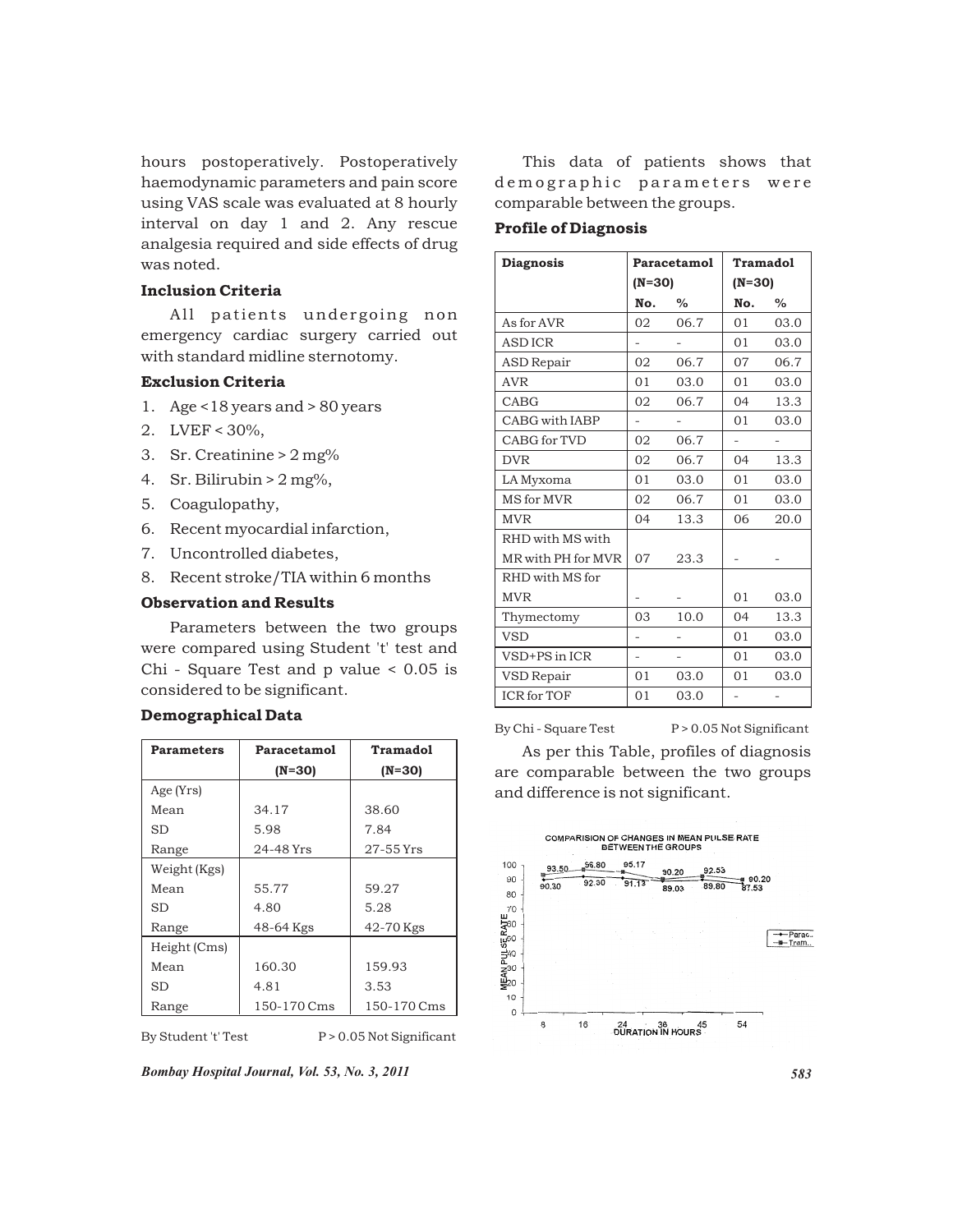

The above graphs show that the ha emodynamic and respiratory parameters are comparable between the two groups and difference is not significant.





As per above graphs mean score of VAS Scale at rest and deep inspiration between the two groups was similar and difference was not significant. At the end of 24 hours mean VAS score had a significant reduction in both the groups, but if you compare the fall was same in both the groups and difference was not significant.



As per above 10.0% of the subjects in Paracetamol group and 13.3% out of total cases in Tramadol group suffered nausea and vomiting which were comparable and difference was insignificant.



*584 Bombay Hospital Journal, Vol. 53, No. 3, 2011*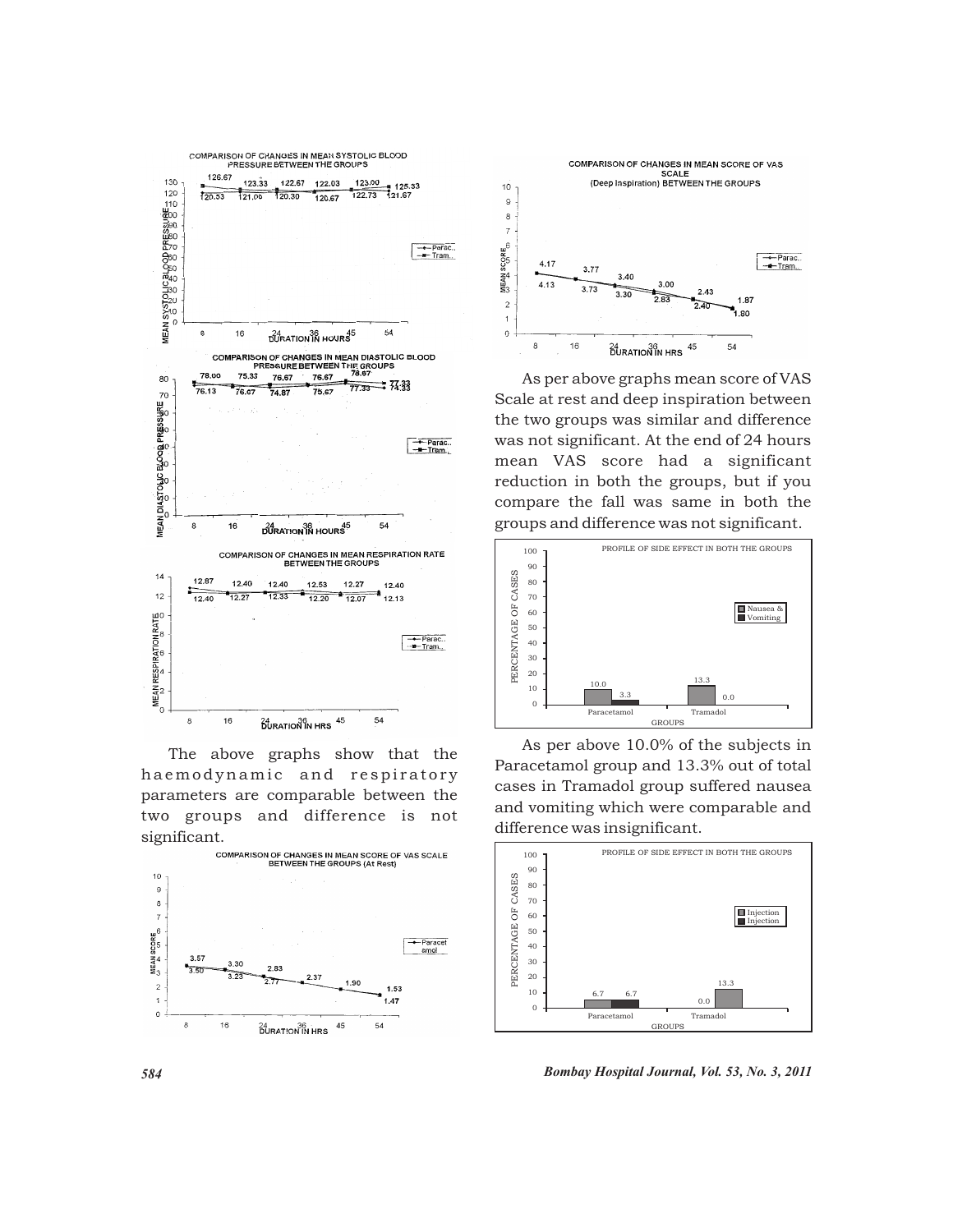As per this data 6.7 of the subjects in paracetamol group and 13.3% in tramadol group required rescue analgesia which is slightly higher than in paracetamol group.

# **Discussion**

With the advent of fast track anaesthesia techniques the need for controlling postoperative pain has become a prime necessity in cardiac surgery both for the patient's well-being and for avoiding negative consequences provoked by the pain itself.<sup>2</sup> Opioids and NSAIDs are used for this but both have potentially harmful side effects.<sup>3, 4, 5</sup> We studied the efficacy of paracetamol and tramadol, which has fewer side effects.

Tramadol is a centrally acting analgesic with a double-action mechanism: one based on the µ-receptor link and the other on serotonin and noradrenalin reuptake inhibition at the central synaptic level. Unlike traditional opioids, it does not interact with either haemodynamic or respiratory function. Furthermore, tramadol does not cause the appearance of tolerance, so it is therefore unnecessary to increase the dosage to maintain the analgesic effect over time. Paracetamol readily prepared in solution has only recently become available, so the literature is still scarce. In any case, a bioequivalence study has shown that 1 g of paracetamol is bioequivalent to 2 g of paracetamol and is safer at the local level. At recommended dosages, paracetamol is not associated with the increased incidence of nausea, vomiting and respiratory depression observed with opioids. Furthermore, paracetamol, due to its different action mechanism, interferes with neither platelet nor kidney function.

The data from our study have highlighted the fact that both paracetamol and tramadol has a good analgesic action and fewer side effects. The mean score of VAS Scale in two groups was similar and difference was not significant. At the end of 24 hours mean VAS score had a significant reduction in both the groups. Also the side effects and rescue analgesic required were comparable in both groups.

### Conclusion

We conclude that IV paracetamol and tramadol provide good analgesic cover after cardiac intervention carried out with midline sternotomy without affecting cardio respiratory function.

# Acknowledgments:

We thank Dr. Sanjay Oak, Dean, Director ME and MG, and Dr. Madhu Garasia Head of department of Anaesthesia, Seth G S Medical College and KEM Hospital, Mumbai for giving us the permission to publish this study. We would like to acknowledge all the staff members and resident of department of anaesthesia for helping us to conduct this study.

#### References

- 1. Lolter IV Paracetamol as adjunctive treatment for postoperative pain relief after cardiac surgery. double blind randomised controlled trial; Cattabriga; *European Journal of Cardiothoracic Surgery* 32(2007), 527-31
- 2. Petterson PH, Jakobsson J, Owall A. Intravenous acetaminophen reduced the use of opioids compared with oral administration after coronary artery bypass grafting. *J Cardiothorac Vasc Anesth* 2005;19(3):206-309.
- 3. Lantinen et al : Paracetamol as adjunctive treatment for postoperative pain after cardiac surgery; *Anaesth Analg* 2002;95;813-9
- 4. Muller XM et al : Pain location, distribution and intensity after cardiac surgery. *Chest* 2000;118:391-396.